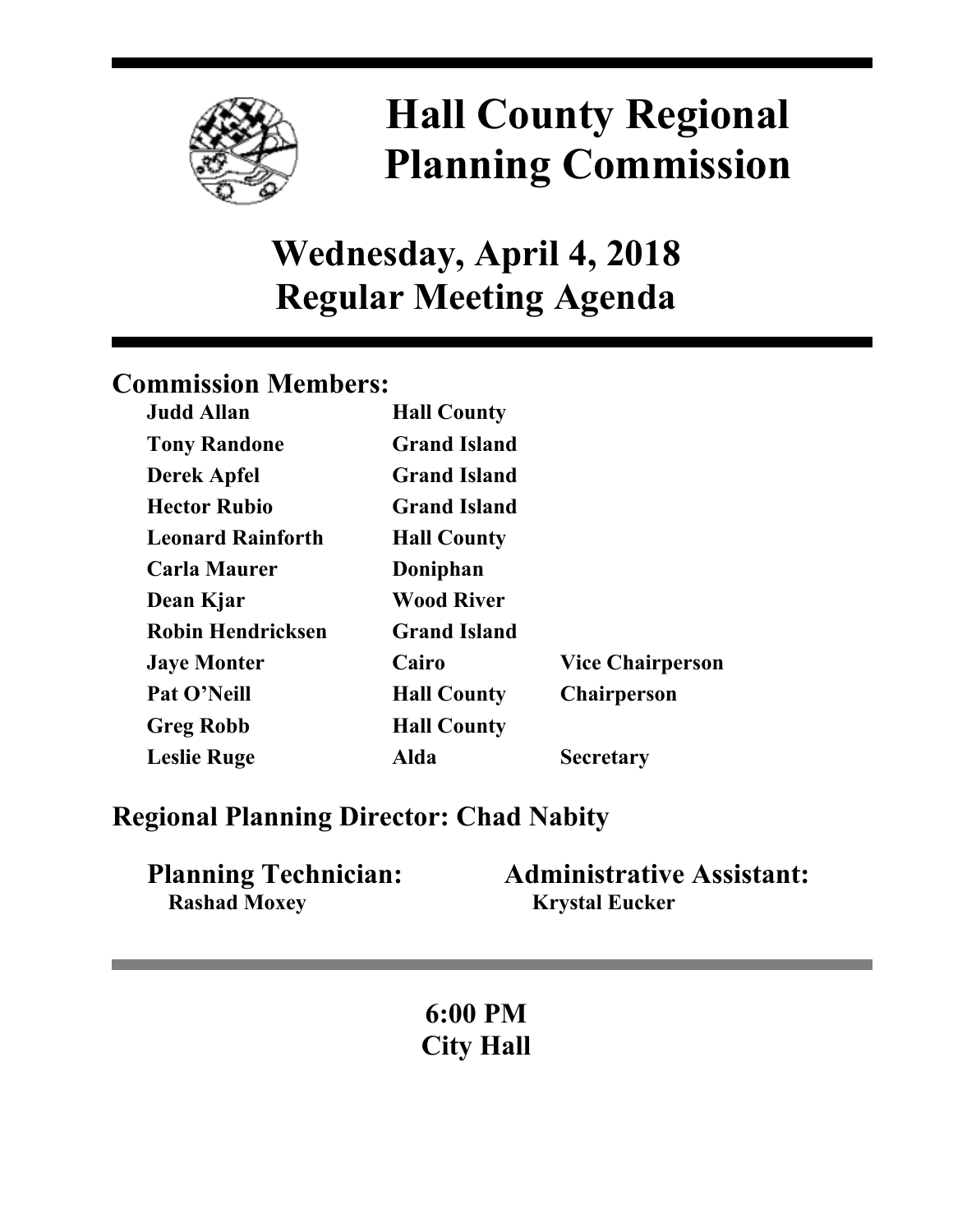#### **Call to Order**

#### **Roll Call**

#### **A - SUBMITTAL OF REQUESTS FOR FUTURE ITEMS**

Individuals who have appropriate items for City Council consideration should complete the Request for Future Agenda Items form located at the Information Booth. If the issue can be handled administratively without Council action, notification will be provided. If the item is scheduled for a meeting or study session, notification of the date will be given.

#### **B - RESERVE TIME TO SPEAK ON AGENDA ITEMS**

This is an opportunity for individuals wishing to provide input on any of tonight's agenda items to reserve time to speak. Please come forward, state your name and address, and the Agenda topic on which you will be speaking.

#### **DIRECTOR COMMUNICATION**

This is an opportunity for the Director to comment on current events, activities, and issues of interest to the commission.

#### **A - A - AGENDA**

A1 Agenda

#### **B - B - RESERVE TIME TO SPEAK ON AGENDA ITEMS**

**B1** Reserve Time To Speak

#### **C - SPECIAL ITEMS**

**1**

Presentation of Charleston-Ptak Award

#### **E - E - MEETING MINUTES**

**E1** Approval of Minutes from the March 14, 2018 Meeting